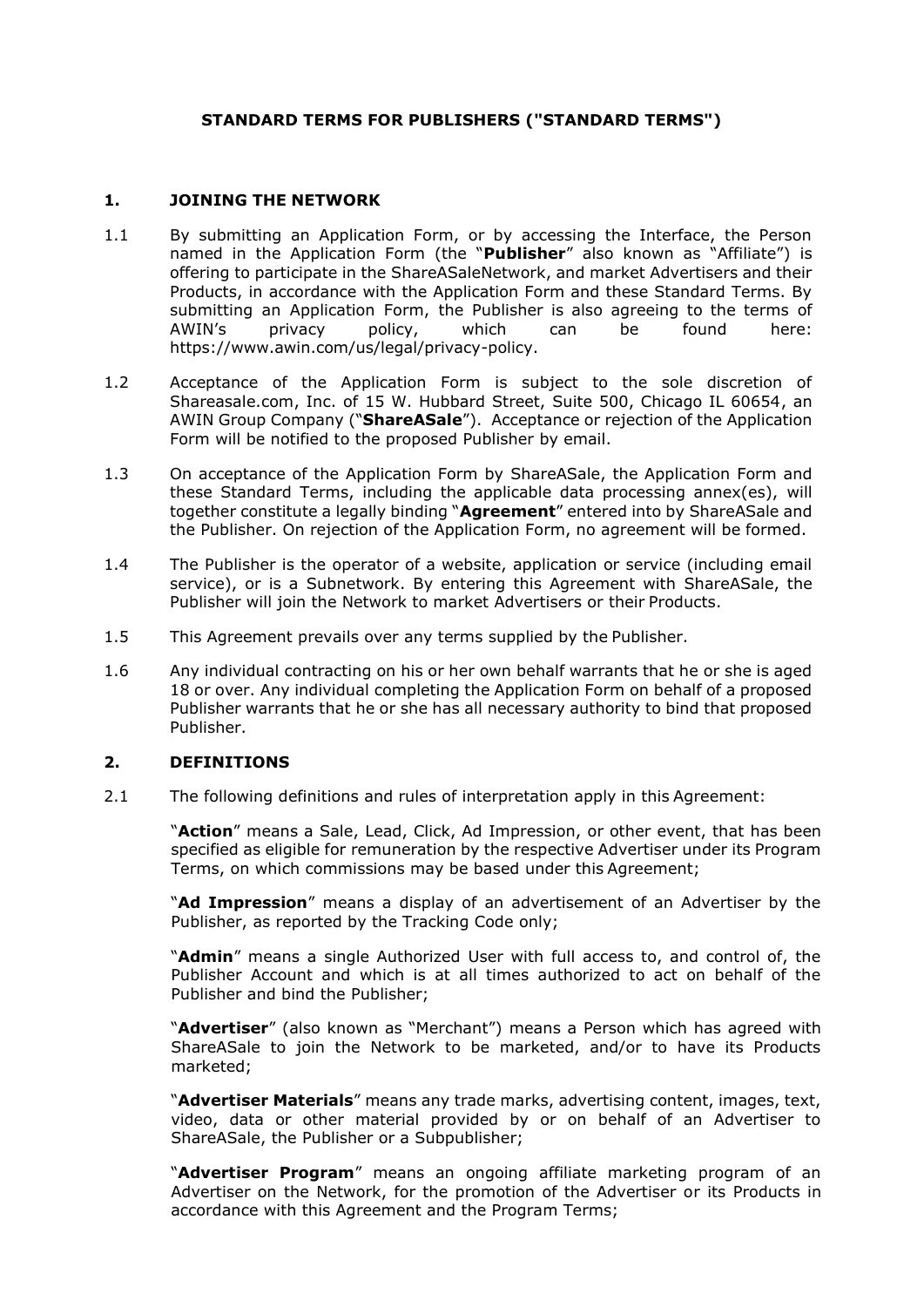"**Advertiser URLs**" means, from time to time, any websites, apps or services of an Advertiser offering Products and to which the Publisher may link;

"**Advertising Standards**" means any applicable advertising laws, regulations or standards, data laws relating to advertising (including the Children's Online Privacy Protection Act), including without limitation any FTC Guidance, any generally accepted self-regulatory codes of practice, and any related guidance or best practice advice; **"Application Form**" means the registration form by which operators of websites, applications, technologies or services apply to participate in the Network;

"**Application Form**" means the registration form by which operators of websites, applications, technologies or services apply to participate in the Network;

"**Authorized User**" means an individual permitted to view, or view and operate, the Publisher Account on behalf of the Publisher, by its individual Authorized User Account, as set out in clause [3;](#page-4-0)

"**Authorized User Account**" means the account of an individual on the Interface, permitted to view, or view and operate, the Publisher Account on behalf of the Publisher, as set out in clause [3;](#page-4-0)

"**AWIN**" means Awin Limited, 5th Floor, 2 Thomas More Square, London E1W 1YN, incorporated in England and Wales with company number 4010229, a ShareASale Group Company;;

"**Bonus**" means an ad hoc payment to the Publisher by an Advertiser in return for a specific promotion or other marketing activity;

"**Business Day**" means a day other than a Saturday, Sunday or national public holiday in Illinois, U.S.;

"**Change of Control**" means a change in the beneficial ownership of more than 50% of the issued share capital of a company or a change in the majority of the Persons with legal power to direct or cause the direction of the general management of a company;

"**Click**" means the intentional and voluntary following of a Link by a Visitor as part of marketing services as reported by the Tracking Code only;

"**Code of Conduct**" means the code of conduct for publishers at https://www.awin.com/us/legal/code-of-conduct as may be amended or updated by AWIN at its discretion on notice to the Publisher;

"**Commission**" means the amount payable to the Publisher in return for marketing an Advertiser and its Products, in accordance with that Advertiser's Program Terms;

"**Confidential Information**" means any information disclosed by or relating to a party, including: information arising during the Term of this Agreement; information about a party's business affairs; information about a party's operations, products or trade secrets; information about a party's technology (including any know-how and source code) and any derivatives of any part of any of them and which (i) is marked or identified as confidential; or (ii) would be regarded as confidential by a reasonable business person;

"**CPA**" means a Commission earned per tracked and locked Sale;

"**CPC**" means Commission earned per valid Click;

"**CPL**" means a Commission earned per tracked and locked Lead;

"**CPM**" means a Commission earned per one thousand Ad Impressions;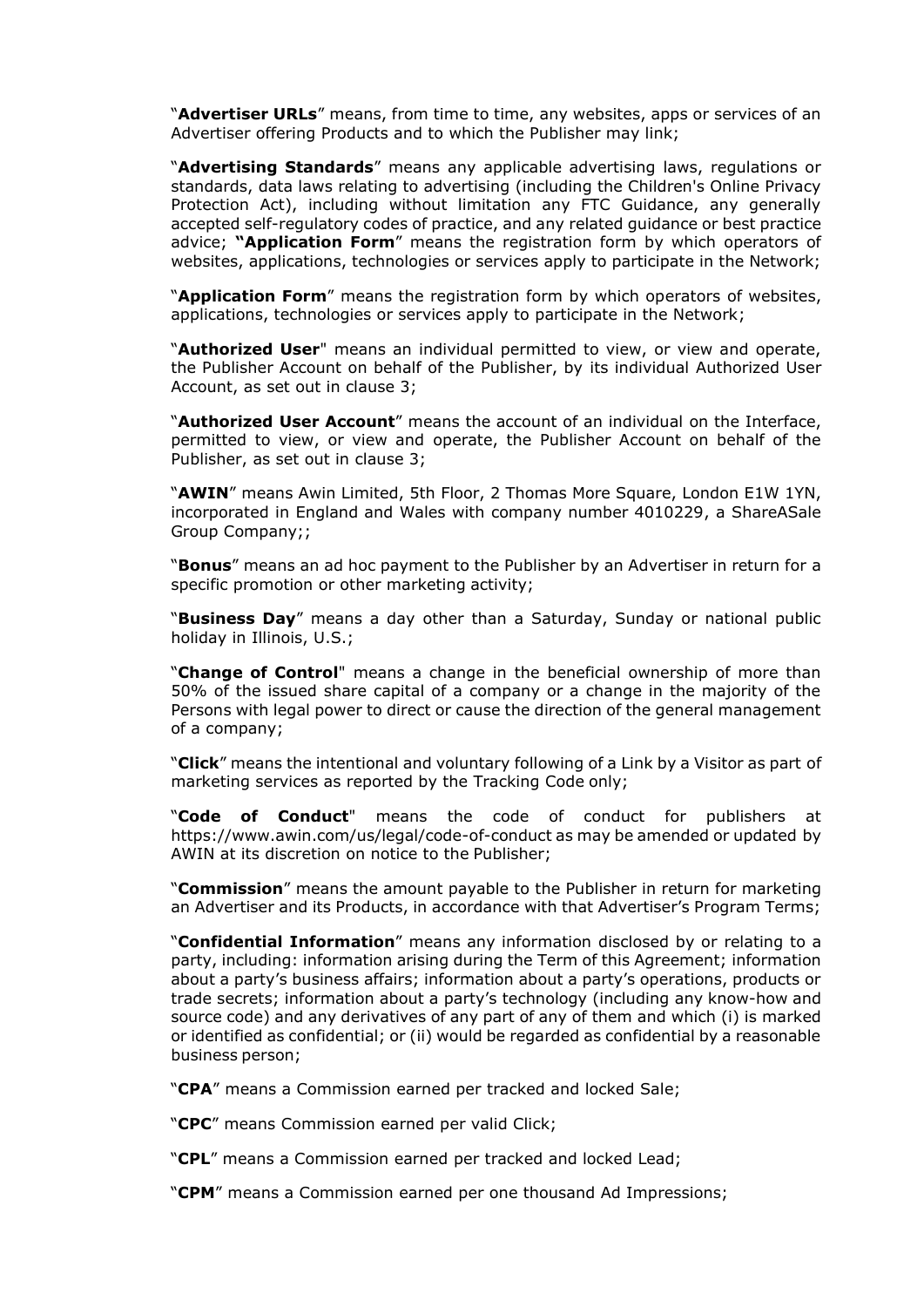"**Data Regulation**" means any applicable data protection, privacy or similar laws that apply to data processed in connection with this Agreement, including for EU citizens the GDPR or ePrivacy and for US citizens, FTC Guidance, self-regulatory principles set forth by the Digital Advertising Alliance, the California Consumer Privacy Act of 2018 Cal. Civil Code § 1798.100 *et seq.* ("**CCPA**") and other US state and federal legislation relating to data privacy and security;

"**Effective Date**" means the date of acceptance of the Application Form by ShareASale;

**"ePrivacy"** means the Privacy and Electronic Communications Directive 2002/58 (including any replacing or superseding legislation);

**"FTC Guidance"** means the published cases and guidelines from the United States Federal Trade Commission, including without limitation the guidance on substantiation of claims, privacy, data security, native advertising and disclosure guidance for influencers and spokespeople.

"**GDPR**" means the EU General Data Protection Regulation 2016/679.

"**Group Company**" means any holding company or subsidiary of a party or any of its holding companies. A company is a "**subsidiary**" of another company, its "**holding company**", if that other company (i) holds a majority of the voting rights in it, or (ii) is a member of it and has the right to appoint or remove a majority of its board of directors, (iii) or is a member of it and controls alone, pursuant to an agreement with other members, a majority of the voting rights in it;

"**Intellectual Property Rights**" means all copyrights and related rights, patents rights to inventions, utility models trademarks, service marks, trade, business and domain names, rights in trade dress or get-up, rights in goodwill or to sue for passing off, unfair competition rights, rights in designs, rights in computer software, database rights (including any database rights in the Network), topography rights, moral rights, rights in confidential information (including know- how and trade secrets) and any other intellectual property rights, in each case whether registered or unregistered and including all applications for and renewals or extensions of such rights, and all similar or equivalent rights or forms of protection in any part of the world;

"**Interface**" means the intranet and software platform operated by ShareASale or ShareASale Group Companies and any functionality accessed or made available through such platform;

"**Lead**" means a 'sales lead' of an Advertiser generated in the Tracking Period, as reported by the Tracking Code only;

"**Link**" means a hyperlink from a Promotional Space to an Advertiser URL;

"**Network**" means the marketing network of publishers and Advertisersoperated by ShareASale or ShareASale Group Companies to facilitate, amongst other things, affiliate and performance marketing.;

"**Network Fee**" means the fee payable to ShareASale, calculated as an override fee of an amount equal to a specified percentage of any total Commissions and Bonuses due, or on such other basis as may be agreed by ShareASale and an Advertiser;

"**Product**" means a product, service or equivalent offered by an Advertiser on any Advertiser URL;

"**Program Terms**" means any terms and conditions, or other requirements applied by an Advertiser to the participation in its Advertiser Program;

"**Promotional Space**" means any advertising inventory appearing on the Publisher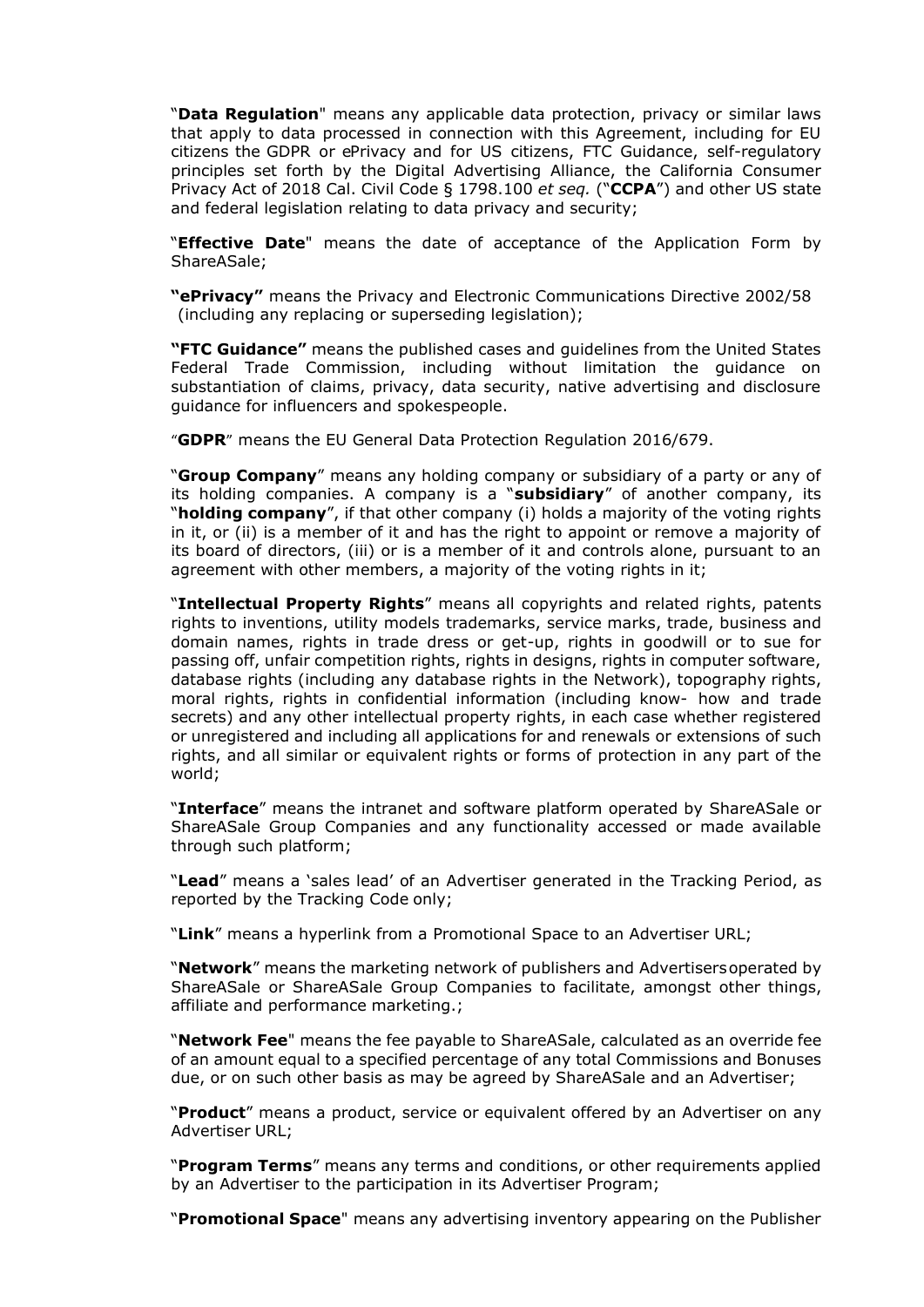Service, or means of delivering Advertiser Materials enabled by the Publisher Service;

"**Publisher Account**" means the respective account of the Publisher on the Interface;

"**Publisher Service**" means a website, application or service operated by the Publisher capable of marketing Advertisers and their respective Products;

"**Sale**" means the agreed purchase of a Product by a Visitor in the Tracking Period, as reported by the Tracking Code only;

"**Subpublisher**" means the operator of a website, application or service, which has agreed with the Subnetwork to market advertisers or their products;

"**Subnetwork**" means the operator of a marketing network of further publishers to facilitate, amongst other things, affiliate and performance marketing, which has entered this Agreement to join the Network to market advertisers or their products as a Publisher;

"**Subprocessor**" any person (excluding an employee of either party) appointed by or on behalf of either party to Process Personal Data on behalf of such party or otherwise in connection with this Agreement.

"**Suspension**" means the suspension by ShareASale or any ShareASale Group Company of the Publisher's participation in the Network for a period of time, including the following:(i) preventing the Publisher from accessing the Interface; (ii) withholding payments otherwise due to the Publisher; (iii) ceasing to track Actions; (iv) removing any Advertiser Materials from the Publisher Service and "**Suspend**" shall be interpreted accordingly;

"**Term**" means the term of this Agreement from the Effective Date until its termination or expiry in accordance with clause [14](#page-11-0) or [17.4;](#page-13-0)

"**Tracking Code**" means the software code (from time to time) provided by ShareASale for the recording of, amongst other things, web traffic and Actions;

"**Tracking Period**" means the period of time in which the Actions of a Visitor are attributed to the Publisher and, subject to the Program Terms, generate Commissions for the Publisher;

"**Validation Period**" means the period of time during which Advertisers may approve or decline Sales and Leads; and

"**Visitor**" means any Person who follows a Link.

- 2.2 In this Agreement:
	- 2.2.1 any meanings given to terms in the attached Application Form shall apply to these Standard Terms;
	- 2.2.2 the terms "**Data Controller**", "**Data Processor**", "**Data Subject**", "**Personal Data**", "**Personal Data Breach**", "**Process**" and "**Processing**" have the meanings given to them in GDPR;
	- 2.2.3 the terms "**Consumer**", "**Personal Information**", "**Business**", "**Service Provider**", and "**Third Party**" have the meanings given to them in the CCPA;
	- 2.2.4 "**include**" or "**including**" is without limitation;
	- 2.2.5 the singular will include reference to the plural and vice versa;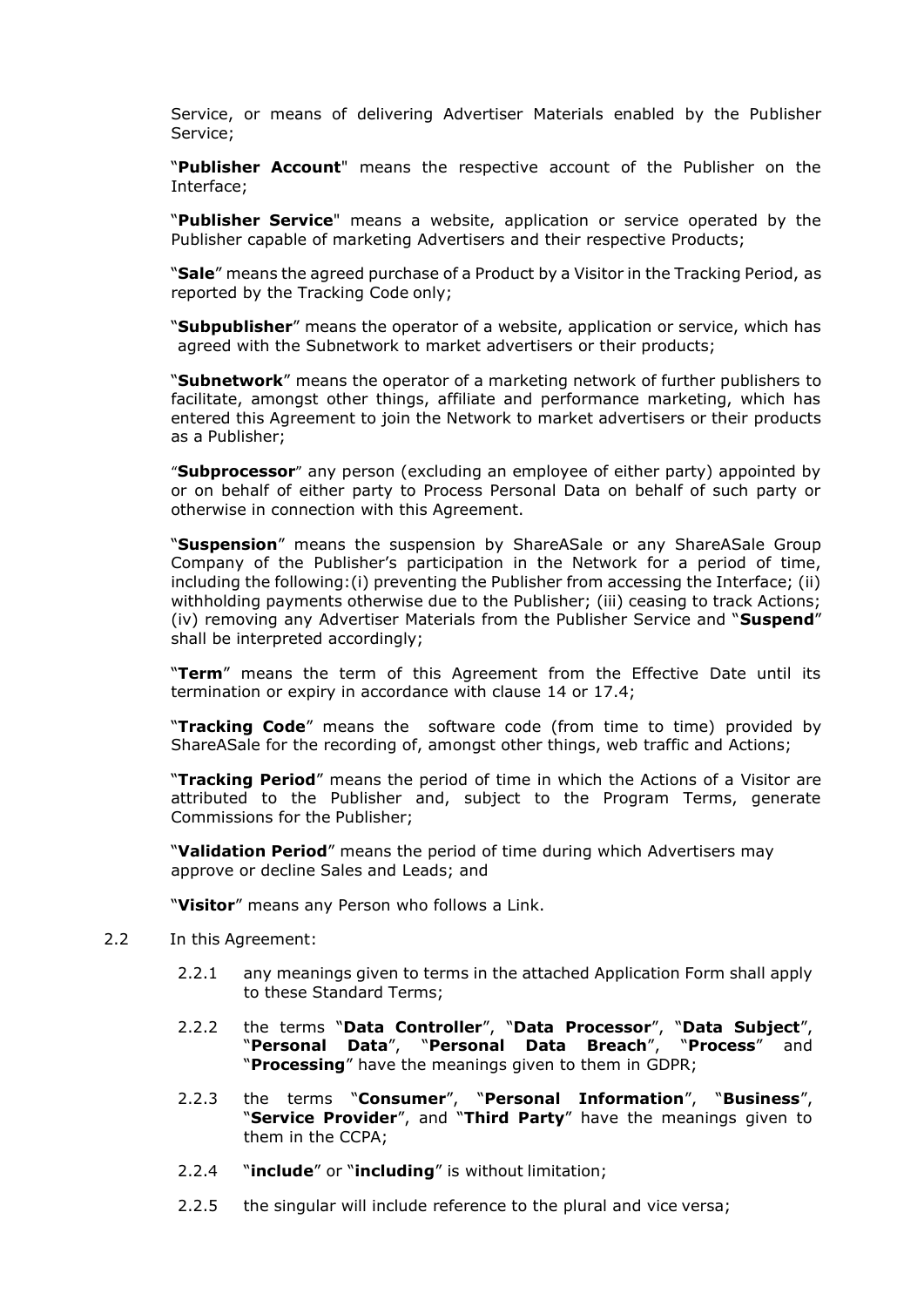- 2.2.6 a "**Person**" includes an individual, company, partnership or unincorporated association;
- 2.2.7 a statute, order, regulation or other similar instrument will include any amendments to it or replacements of it; and

## 2.2.8 "**writing**" and "**written**" includes emails but not faxes.

2.3 If there is a conflict between the Application Form and the Standard Terms, the Application Form shall prevail.

## <span id="page-4-0"></span>**3. PARTICIPATION IN THE NETWORK AND USE OF THE INTERFACE**

- 3.1 Subject to the Publisher's compliance with this Agreement, ShareASale will:
	- 3.1.1 permit the Publisher's participation in the Network for its assignment of the Promotional Space; and
	- 3.1.2 grant access to the Interface.
- 3.2 ShareASale may change any aspect of the Interface at its sole discretion.
- 3.3 On the Effective Date, the Publisher shall:
	- 3.3.1 register a Publisher Account; and
	- 3.3.2 nominate an Authorized User as Admin of that Publisher Account.
- 3.4 Each Publisher Account may have only one Admin, and must have an Admin at all times. Each Publisher Account may have a reasonable number of Authorized Users.
- 3.5 The Admin may assign its Admin role to another Authorized User via the Interface at any time. Assignment of the Admin role does not assign the Publisher's rights and obligations under this Agreement.
- 3.6 To the extent enabled by the Interface, Authorized Users shall be allocated permissions to view, or view and operate, the Publisher Account by the Admin, acting on behalf of the Publisher. Authorized Users may, on behalf of the Publisher, also allocate permissions to view, or view and operate, the Publisher Account, provided that no Authorized User may grant greater permissions than they themselves hold. The Admin may, at any time, withdraw the permission of any Authorized User to view and/or operate the Publisher Account.
- 3.7 The Publisher undertakes that:
	- 3.7.1 the Admin shall remain authorized to act on behalf of the Publisher and bind the Publisher;
	- 3.7.2 all Authorized Users are permitted to view, or view and operate, the Publisher Account in accordance with any permissions granted on the Interface, which shall be kept up to date by the Publisher;
	- 3.7.3 it shall use best endeavours to ensure that the Admin and all Authorized Users shall:
		- (a) access the Interface in their own name under their own Authorized User Account; and
		- (b) keep any passwords confidential.
- 3.8 The Publisher shall:
	- 3.8.1 ensure the proper functioning and maintenance of all Links;
	- 3.8.2 provide Advertisers and ShareASale with full and clear instructions as to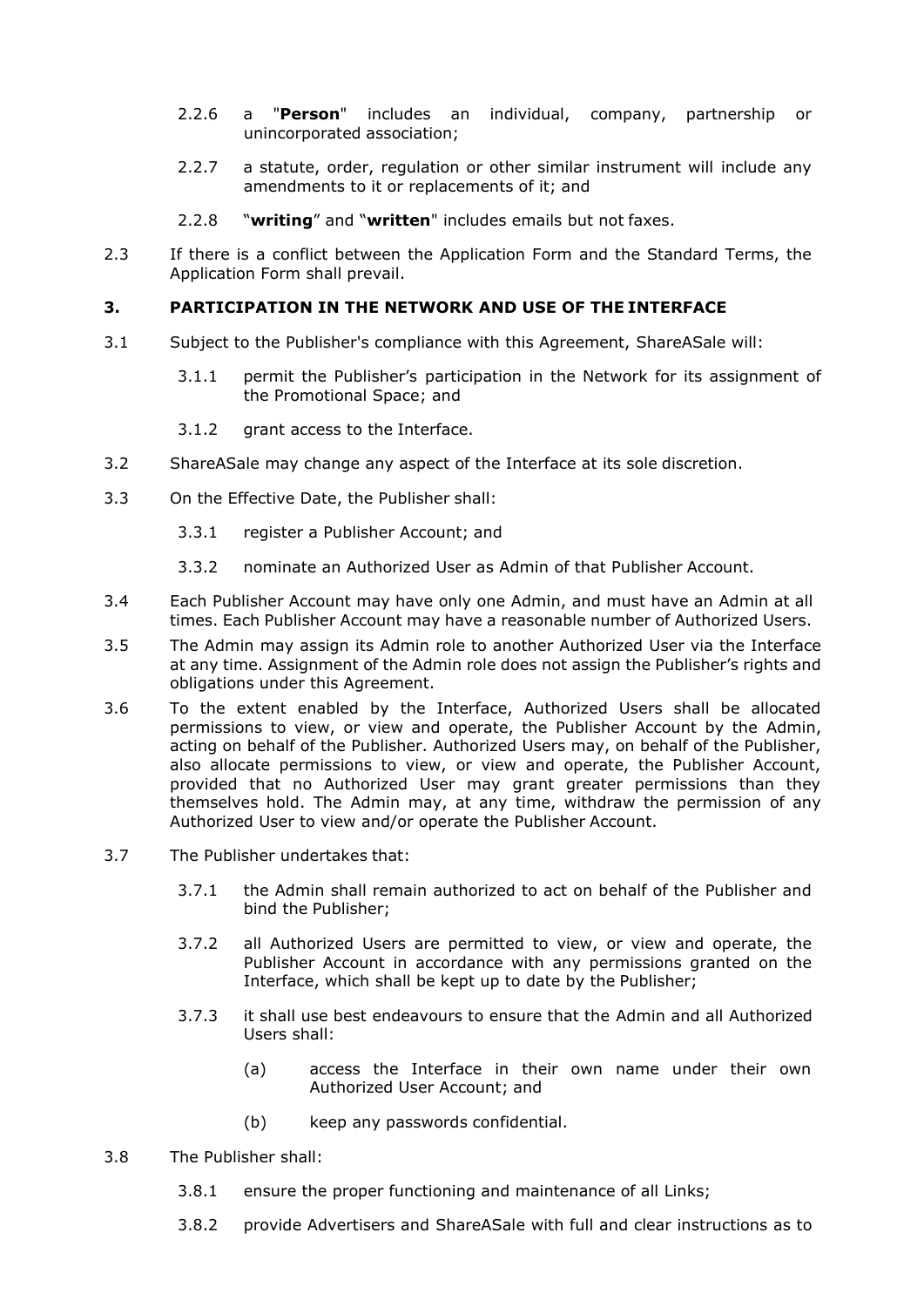the Advertiser Material it may reasonably require for the purposes of the promotion of an Advertiser or its Products in accordance with this Agreement and the Program Terms;

- 3.8.3 provide Advertisers reasonable access to information the Advertiser may require to operate the Advertiser Program; and
- 3.8.4 remain primarily liable for the acts and omissions of all Subpublishers.
- 3.9 ShareASale shall not be liable for any losses or damages suffered by the Publisher due to the disclosure of any Authorized User Account passwords.
- <span id="page-5-0"></span>3.10 The Publisher shall remain primarily responsible and liable for all activities occurring under any of the Authorized User Accounts and the acts or omissions of any Authorized User.
- 3.11 If the Publisher suspects that a third party has gained unauthorized access to access data, the Publisher shall inform ShareASale immediately by sending an e-mail to global-partnercompliance@awin.com or such other e-mail as may be notified to the Publisher from time to time.
- 3.12 ShareASale may Suspend or withdraw any Authorized User Accounts at its discretion, or on request by the Publisher.
- 3.13 Under this Agreement ShareASale, or any ShareASale Group Company may, on behalf of ShareASale:
	- 3.13.1 provide any aspect of the Network or the Interface (including the granting of sublicenses and licenses under clause [10\)](#page-9-0);
	- 3.13.2 enjoy any benefit, or exercise any right;
	- 3.13.3 satisfy any of ShareASale's obligations.

# **4. MARKETING**

- 4.1 The Publisher may request to market Advertisers or their Products at their discretion by applying to participate in an Advertiser Program. Advertisers may approve or refuse such requests, and remove Publishers from Advertiser Programs, at any time at their discretion. The Publisher may only market an Advertiser or its Products under this Agreement with the Advertiser's continued approval, unless specifically enabled by the proper use of the Interface.
- 4.2 Advertisers may apply Program Terms and make changes to any Program Terms at their discretion, which shall become effective on notice to the Publisher, including by publication on the Interface. Advertisers may change their Program Terms at any time. The Publisher is solely responsible for ensuring it is aware of any changes to the Program Terms.
- 4.3 Subject to the Publisher's compliance with this Agreement and the Program Terms, and the continued approval of the respective Advertiser, ShareASale will provide to the Publisher the Advertiser Materials.
- 4.4 ShareASale, however, is not obliged to review any Advertiser Material or check their legality or accuracy. A Publisher admitted to the Advertiser Program may publish the Advertiser Materials through its Publisher Service at its discretion and use them solely to the extent permitted under this Agreement and the Program Terms.
- 4.5 ShareASale may deactivate any Links on request of the respective Advertiser, or at its sole discretion.
- <span id="page-5-1"></span>4.6 The Publisher shall remove any Advertiser Materials from the Publisher Service immediately on request of either the Advertiser or ShareASale.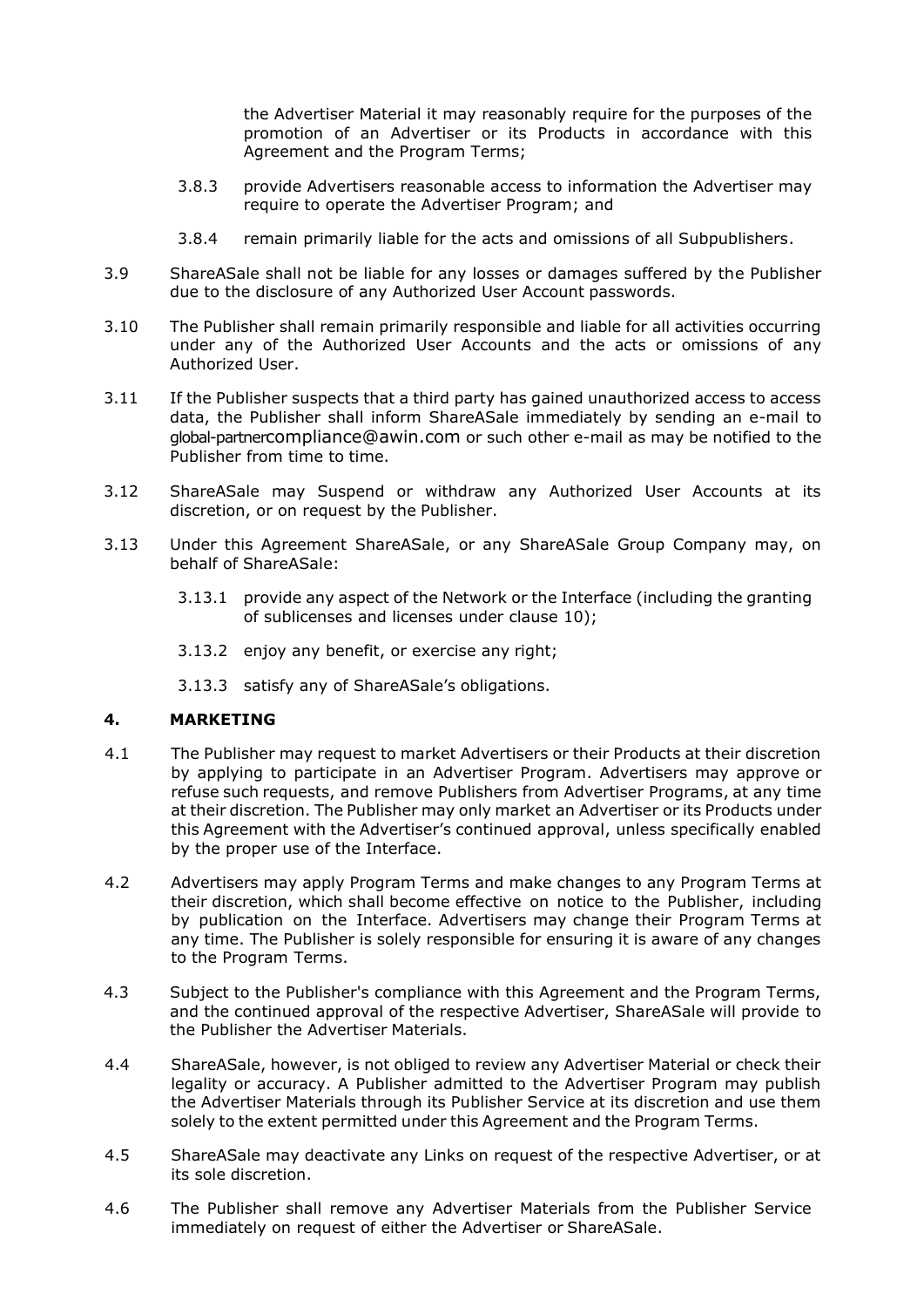4.7 ShareASale will use reasonable endeavors to procure that Advertisers comply with any terms and conditions, or other requirements, applied by the Publisher to its promotion of Advertisers or their Products.

# <span id="page-6-0"></span>**5. TRACKING AND VALIDATION**

- 5.1 The Tracking Code and Program Terms as interpreted by ShareASale will be the sole bases for recording and determining Actions and Commissions and for tracking. No other means of recording or determining Actions or Commissions shall be used under this Agreement, notwithstanding any agreement or arrangement between the Publisher and any Advertiser to the contrary.
- 5.2 Sales, Clicks and Leads will only be attributed to the Publisher where the Tracking Code records that the Publisher was responsible for the most recent referral of the Visitor to the Advertiser URL prior to that Sale or Lead, unless expressly agreed otherwise between the parties or specified otherwise by the Advertiser in the respective Program Terms, and in each case subject to any communicated "cookie hierarchy" or "commission hierarchy".
- 5.3 Tracked Sales, Clicks and Leads will be locked after a certain period, subject to the applicable Program Terms.

## <span id="page-6-1"></span>**6. ACTIONS, COMMISSIONS AND BONUSES**

- 6.1 The amount of any Commissions is as may be displayed on the Interface. CPA Commissions in respect of locked Sales will be determined as either:
	- 6.1.1 a percentage of the purchase price of the Product(s) subject of the locked Sale, as set out on the Interface; or
	- 6.1.2 a fixed amount, irrespective of the purchase price of the Product(s) subject of the locked Sale, as set out on the Interface.
- 6.2 Advertisers may change the amount of Commission offered on notice to Publishers. ShareASale will use reasonable endeavors to procure that Advertiser's reductions of the amount of Commissions offered shall take effect seven days after notification.
- 6.3 Bonuses may be agreed by the Publisher and Advertisers at their discretion and must be processed via the Interface.
- 6.4 Commissions and Bonuses shall only be due for payment:
	- 6.4.1 on receipt by ShareASale of the corresponding payment in respect of that Action from the Advertiser; and
	- 6.4.2 in respect of Actions procured in accordance with this Agreement and any applicable Program Terms.
- 6.5 Without prejudice to any other rights or remedies of ShareASale, if ShareASale reasonably suspects that any Commissions paid under this Agreement have been generated in breach of this Agreement, ShareASale may set off or deduct the amount of such Commissions from any future payments due to the Publisher or from any funds held to the Publisher's account from time to time (whether under this Agreement or any other agreement between ShareASale and the Publisher). Such deduction shall constitute a genuine pre-estimation of the loss suffered by ShareASale as a result of the payment of such Commission in breach of this Agreement.

# <span id="page-6-2"></span>**7. INVOICING AND PAYMENTS**

- 7.1 ShareASale will pay the Publisher:
	- 7.1.1 Commissions in respect of locked Sales, Leads, Clicksor one thousand Ad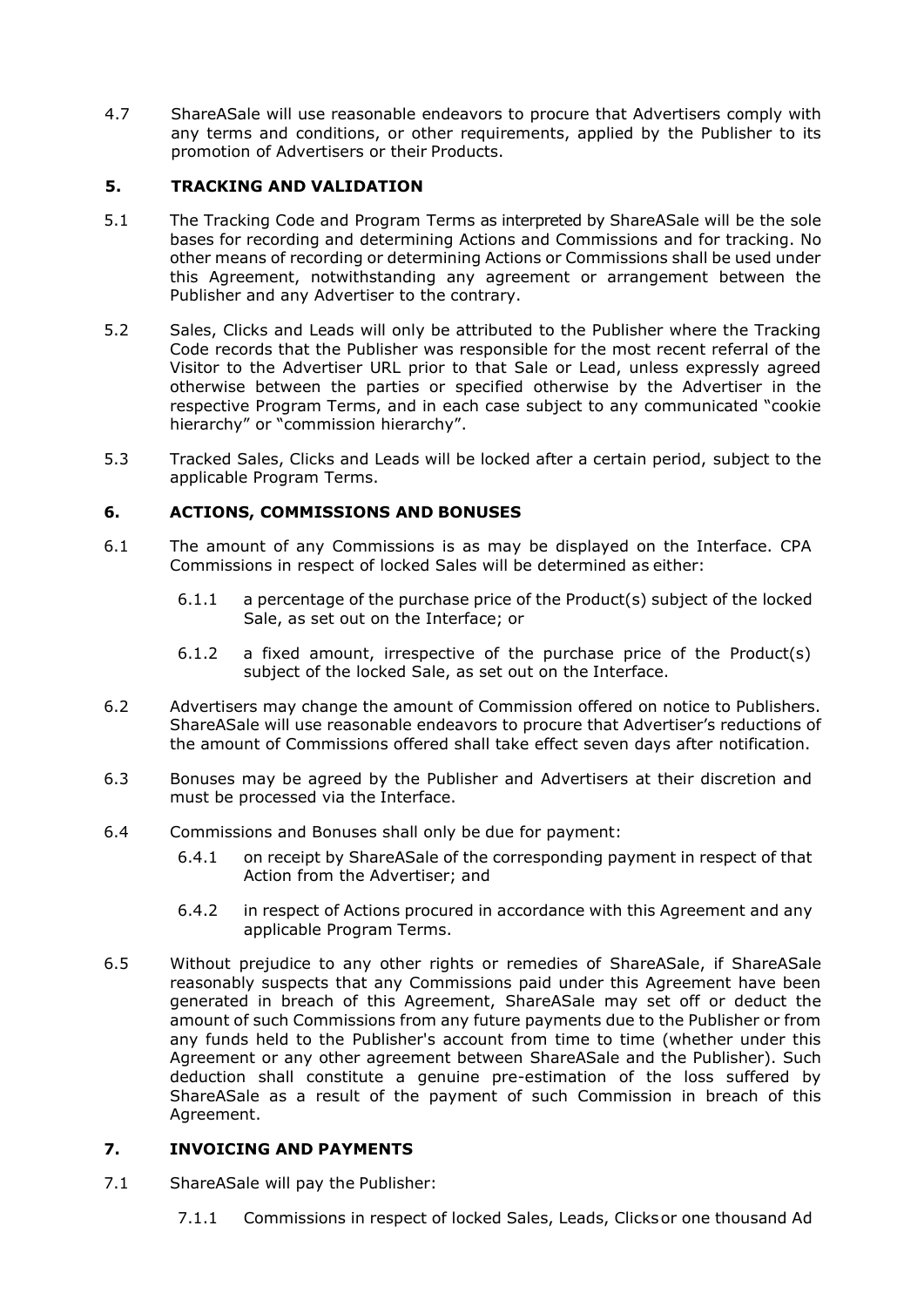<span id="page-7-0"></span>Impressions; and

- 7.1.2 Bonuses agreed between the Publisher and Advertisers.
- 7.2 Payment of Commissions and Bonuses may be subject to any Advertiser Terms.
- 7.3 Payment statements for Commissions and Bonuses can be accessed by the Publisher via the Interface. The Publisher agrees to the following:
	- 7.3.1 the Publisher agrees not to issue invoices for any Commissions and Bonuses generated under this Agreement;
	- 7.3.2 ShareASale may provide a copy of this Agreement to the Internal Revenue Service (or equivalent local tax authority) in order to evidence the payment arrangements between ShareASale and the Publisher;
	- 7.3.3 the Publisher will immediately notify ShareASale if it transfers any part of its business as a going concern;
	- 7.3.4 ShareASale may engage third party service providers to administer the issuing of payments under this Agreement.
- 7.4 ShareASale will pay all due Commissions and Bonuses subject to:
	- 7.4.1 the passing of the lock date set out in the Interface by the Advertiser for the respective Action;
	- 7.4.2 any minimum payment thresholds implemented by ShareASale from time to time being satisfied;
	- 7.4.3 the correct, accurate and complete bank and tax information of the Publisher being shown on the Interface;
	- 7.4.4 the provision of any additional information reasonably requested by ShareASale in respect of the Publisher's location or residence;
	- 7.4.5 the payment not being subject to any internal audits or 'network quality' reviews from time to time.
- 7.5 All payments will be made in accordance with the payment method selected by the Publisher in the 'Payment Settings' section of the respective Publisher Account on the Interface. ShareASale is not obligated to take steps to verify the accuracy of the payment information provided by the Publisher, including mailing address if the Publisher chooses to be paid by check or bank account information if the Publisher chooses to be paid by ACH. Updates to bank account information may take up to two Business Days to take effect.
- 7.6 All sums payable under this Agreement shall be exclusive of any sales taxes, use taxes, value added taxes, goods or services taxes or comparable taxes which, if applicable, shall be added at the appropriate rate. These taxes shall be collected and remitted pursuant to applicable law. If payments under this Agreement are subject to withholding tax, ShareASale is entitled to deduct the appropriate amount from payments to the Publisher. The parties agree to work together on reducing any withholding tax, and, upon request, shall provide documents required for any reduction, exemption, reimbursement or deduction of withholding tax.
- 7.7 All amounts payable shall be paid in the currency in which the respective Commissions are received from Advertisers. Any costs of currency conversion or losses caused by exchange rate fluctuations shall be borne by the Publisher.
- <span id="page-7-1"></span>7.8 The Publisher will immediately repay any amounts paid to the Publisher in error, or other than in accordance with the Publisher's rights under this Agreement.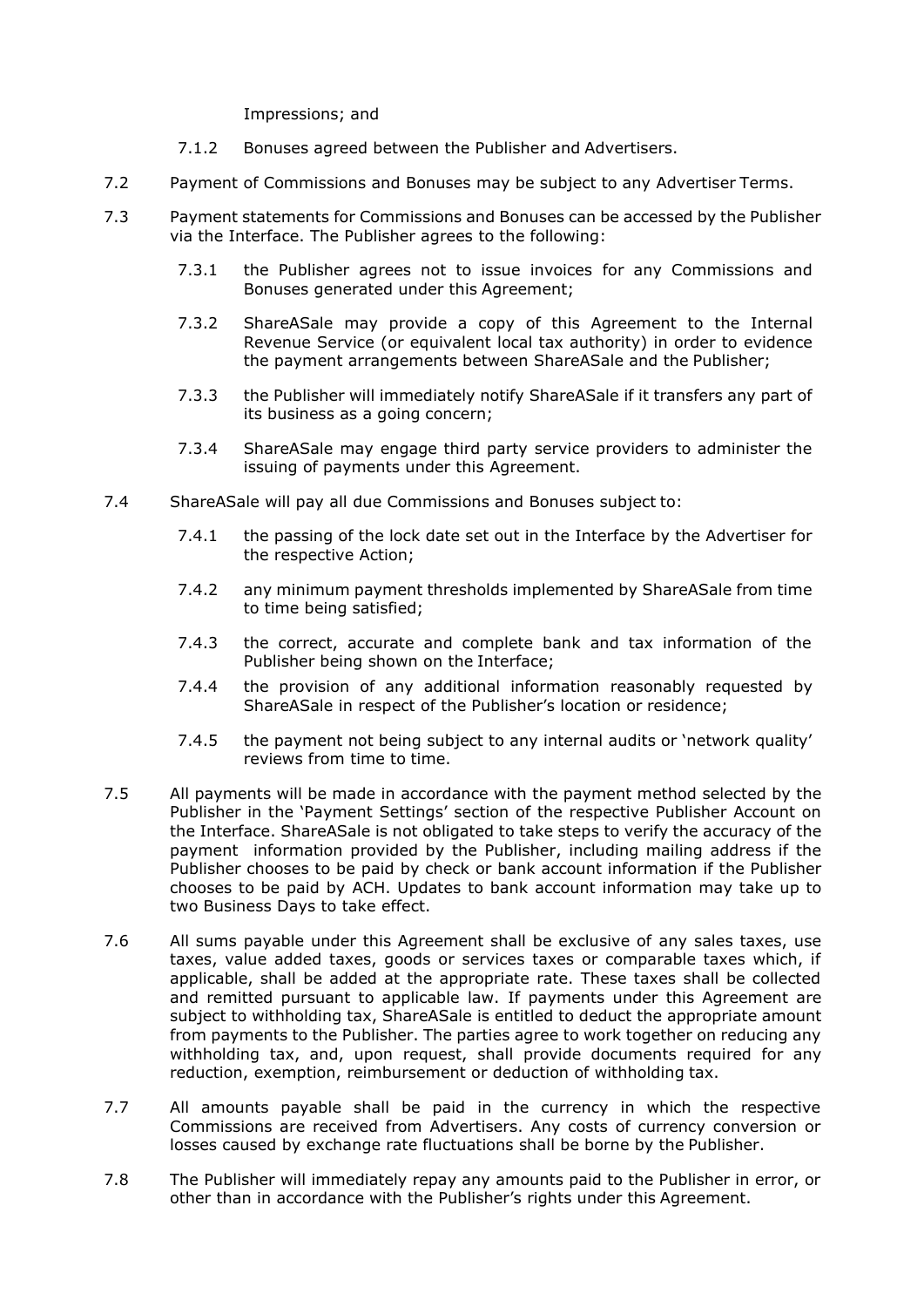- 7.9 Publisher accounts that are abandoned will be closed. If an abandoned Publisher account has a positive balance, the balance will be paid out to the Publisher upon closure. An abandoned Publisher account is defined as any account that has not been logged in to, nor had any transactions posted to it, for a period of 6 months. If one or the other of those conditions are true, the account will remain in an active state. If a payout to the Publisher is not possible, in accordance with applicable law, the payable amount may be considered as unclaimed property and will be reported and paid to the respective state authority by ShareASale.
- 7.10 Any underpaid Commission or Bonuses must be notified to ShareASale immediately. Subject to clause 6.4, any underpaid Commission or Bonuses notified by the Publisher to ShareASale within 12 months of the underpayment will be rectified. The Publisher hereby waives its right to recover any underpaid Commissions or Bonuses that the Publisher fails to report to ShareASale within 12 months of the underpayment.

# **8. PUBLISHER'S RELATIONSHIP WITH ADVERTISERS**

- 8.1 The Publisher's participation in the Network does not create any contract between the Publisher and any Advertiser.
- 8.2 During the term of this agreement the Publisher will not, directly or indirectly, enter or attempt to enter into any agreement, understanding or other form of arrangement (whether express or implied) with any Advertiser where payments are made to the Publisher in respect of any marketing services (including but not limited to affiliate, display, programmatic, search, email and click-to-call marketing) other than under this Agreement, without ShareASale's prior written approval.

## **9. WARRANTIES AND INDEMNITY**

- <span id="page-8-0"></span>9.1 Each party warrants and undertakes to the other for the Term that:
	- 9.1.1 it has full power and authority to enter into this Agreement;
	- 9.1.2 it holds all licenses and approvals necessary for the performance of its obligations under this Agreement;
	- 9.1.3 it will perform its obligations under this Agreement in accordance with all applicable laws and using reasonable skill and care; and
	- 9.1.4 it will not make any false, misleading or disparaging representations or statements regarding the other party.
- <span id="page-8-1"></span>9.2 The Publisher warrants and undertakes to ShareASale for the Term that:
	- 9.2.1 neither the Publisher, nor any of its officers or shareholders, have previously been party to an agreement terminated by ShareASale or any ShareASale Group Company for breach;
	- 9.2.2 no officer or shareholder of the Publisher has been an officer or shareholder of a company (or other entity) party to an agreement terminated by ShareASale or any ShareASale Group Company for breach;
	- 9.2.3 all information about the Publisher set out in the Application Form or on the Interface is complete, true, accurate, not misleading and will be kept up to date (including, but not limited to address details, payment details and tax information);
	- 9.2.4 its marketing of any Advertiser or its Products will comply with all Advertising Standards and Data Regulation;
	- 9.2.5 the Publisher Service will be operated in accordance with all applicable laws (including Advertising Standards and Data Regulation);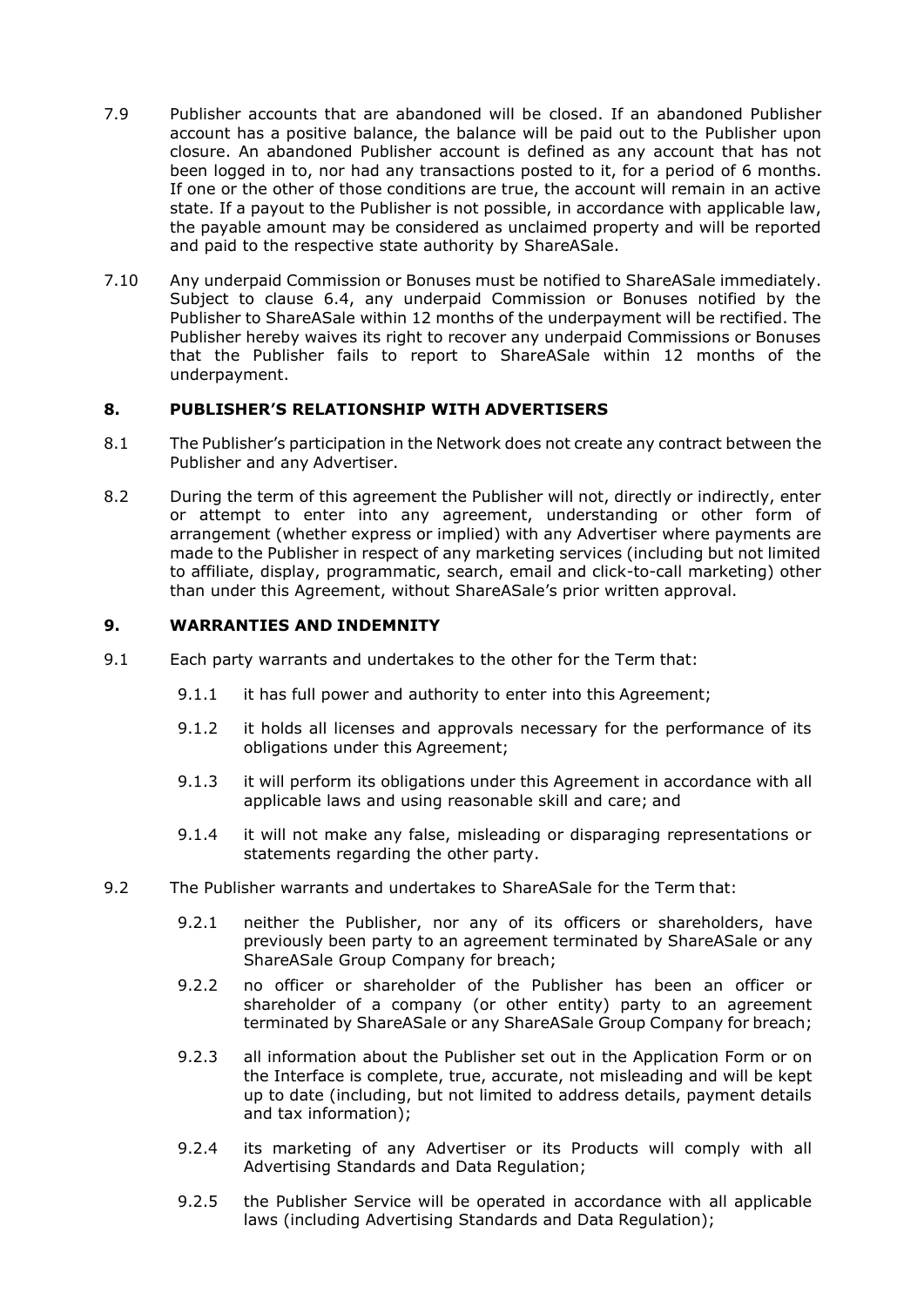- 9.2.6 it shall comply with the Code of Conduct at all times;
- 9.2.7 it shall comply with all relevant tax laws;
- 9.2.8 it shall retain ultimate control of the operation of the Publisher Service;
- 9.2.9 it is the owner or valid licensee of any Intellectual Property Rights appearing on the Publisher Service, and that no part of the Publisher Service infringes the rights of any third party; and
- 9.2.10 all Advertiser Materials will be accurately and faithfully reproduced.
- 9.3 The Publisher will indemnify, defend and hold harmless ShareASale and any ShareASale Group Company (including its directors, employees, agents or contractors), from and against any claims, costs, damages, losses, liabilities and expenses (including legal fees) relating to any claims, actions, suits or proceedings by third parties against ShareASaleor any ShareASale Group Company arising out of or related in any way to any breach by the Publisher of any of the warranties at clauses [9.1](#page-8-0) and [9.2](#page-8-1), or Publisher's gross negligence or willful misconduct.

## <span id="page-9-0"></span>**10. INTELLECTUAL PROPERTY**

- <span id="page-9-1"></span>10.1 ShareASale hereby grants to the Publisher, for the duration of its participation in the Advertiser Program, a revocable, non-exclusive, non-transferable, royalty-free, worldwide sublicense to publish Advertiser Materials, without modification, on the Publisher Service in the Promotional Spaces to the extent necessary to enable the Publisher to market the respective Advertiser and its Products on the Network in compliance with the Agreement and the Program Terms.
- <span id="page-9-2"></span>10.2 A sublicense granted to a Subnetwork under clause [10.1](#page-9-1) shall be further sublicensable by the Subnetwork to Subpublishers on terms equivalent to clause [10.1,](#page-9-1) with ShareASale's prior written consent.
- 10.3 A sublicense granted by a Subnetwork under clause [10.2](#page-9-2) shall not be capable of further sublicense by the Subpublisher without ShareASale's prior written consent.
- 10.4 ShareASale hereby grants to the Publisher a revocable, non-exclusive, non-sublicensable, non-transferable, royalty-free worldwide license to use the Interface to the extent necessary for the Publisher to participate in the Network and perform its obligations under this Agreement.
- <span id="page-9-3"></span>10.5 The Publisher will not, and will not attempt to, change, reverse engineer or create derivative works of the Interface or the Tracking Code.
- <span id="page-9-4"></span>10.6 Each party reserves all of its right, title and interest to any of its Intellectual Property Rights licensed under this clause [10,](#page-9-0) or which it creates under this Agreement or which is created by operation of the Tracking Code.
- 10.7 The Publisher shall use information and data obtained from and in connection with participating in the Network only for the purpose of this Agreement. Uses for any other purpose, or disclosure of such information and data are prohibited.
- 10.8 Either party may identify the other party in lists of clients or customers, and may use the other party's name and logo in marketing materials and presentations. Any other use shall require the prior written consent of the other party.

## <span id="page-9-5"></span>**11. CONFIDENTIALITY**

11.1 Each party will only use Confidential Information to enjoy its rights or comply with its obligations under this Agreement. Save as set out in this Agreement, neither party will disclose any Confidential Information. Confidential Information shall be kept confidential.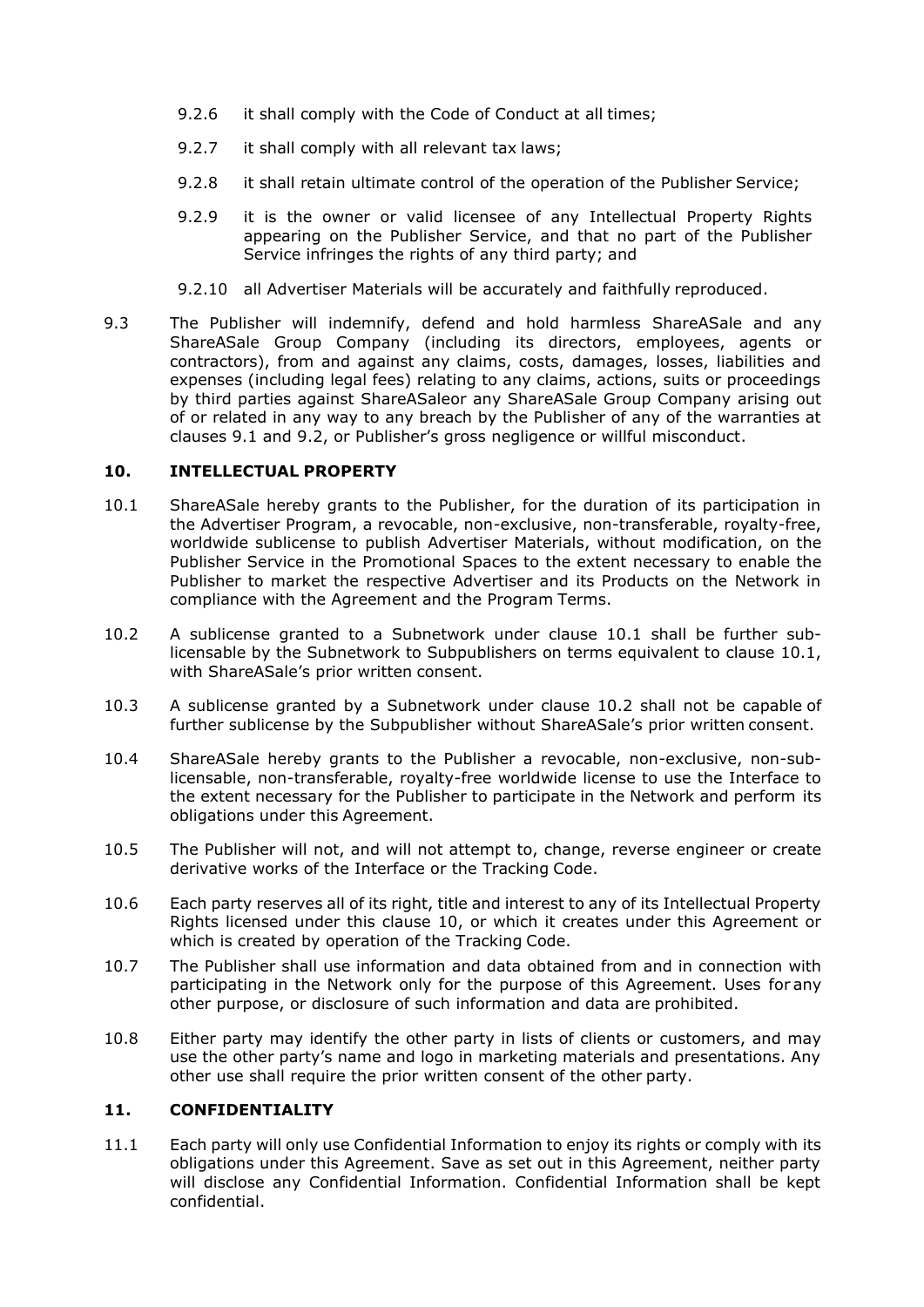- 11.2 The obligations of confidentiality in this Agreement will not apply to Confidential Information to the extent it:
	- 11.2.1 is in the public domain (other than as a result of a breach of this Agreement);
	- 11.2.2 can be demonstrated as having been independently developed by the receiving party;
	- 11.2.3 is published on the Interface in the receipt or provision of the Services in accordance with this Agreement;
	- 11.2.4 is required to be disclosed by law or a court order.
- 11.3 ShareASale may disclose Confidential Information to ShareASale Group Companies.
- 11.4 This clause will survive termination for five years.

#### <span id="page-10-1"></span>**12. DATA PROTECTION AND COOKIES**

12.1 ShareASale and the Publisher will comply with their respective obligations under Data Regulation and in accordance with the applicable data processing annex(es) to these Standard Terms.

#### <span id="page-10-0"></span>**13. LIMITATION OF LIABILITY**

- 13.1 This clause [13](#page-10-0) sets out the entire liability of ShareASale and its Group Companies under or in connection with the Agreement.
- 13.2 Each party shall be liable for any breaches of Data Regulation for which they are responsible and accordingly there shall be no joint liability between the parties in respect of such breaches.
- 13.3 ShareASale will not be liable for any losses of the Publisher if ShareASale's compliance with the Agreement is prevented by the acts or omissions of the Publisher.
- 13.4 ShareASale will not be liable to the Publisher for: loss of profit, business, goodwill, anticipated savings, goods, contract, use or data; losses arising from the acts or omissions of an Advertiser; or for any special, indirect, consequential or pure economic loss, costs, damages, charges or expenses.
- 13.5 The total liability of ShareASale in contract, tort (including negligence or breach of statutory duty), misrepresentation, restitution or otherwise arising in connection with the Agreement will be limited to the amount of Network Fee actually received by ShareASale from Advertisers in respect of Commissions paid to the Publisher in the 12 month period preceding the date on which the claim arose.
- 13.6 Except as expressly stated otherwise in this Agreement, all warranties, conditions and other terms implied by statute or common law are excluded to the fullest extent permitted by law.
- 13.7 The Network, the Interface, the Tracking Code, their use and the results of such use are provided "as is" to the fullest extent permitted by law. ShareASale disclaims all express or implied warranties, including warranties of satisfactory quality and fitness for a particular purpose, which may be implied in respect of the Network, the Interface, the Tracking Code, their use and the results of such use. The performance of the Network, the Tracking Code and the Interface relies on third parties beyond ShareASale's control,and in particular, the maintenance by Advertisers of the proper integration of the Tracking Code into Advertiser URLs. ShareASale specifically disclaims any warranty:

13.7.1 that the use or operation of the Network, the Interface or the Tracking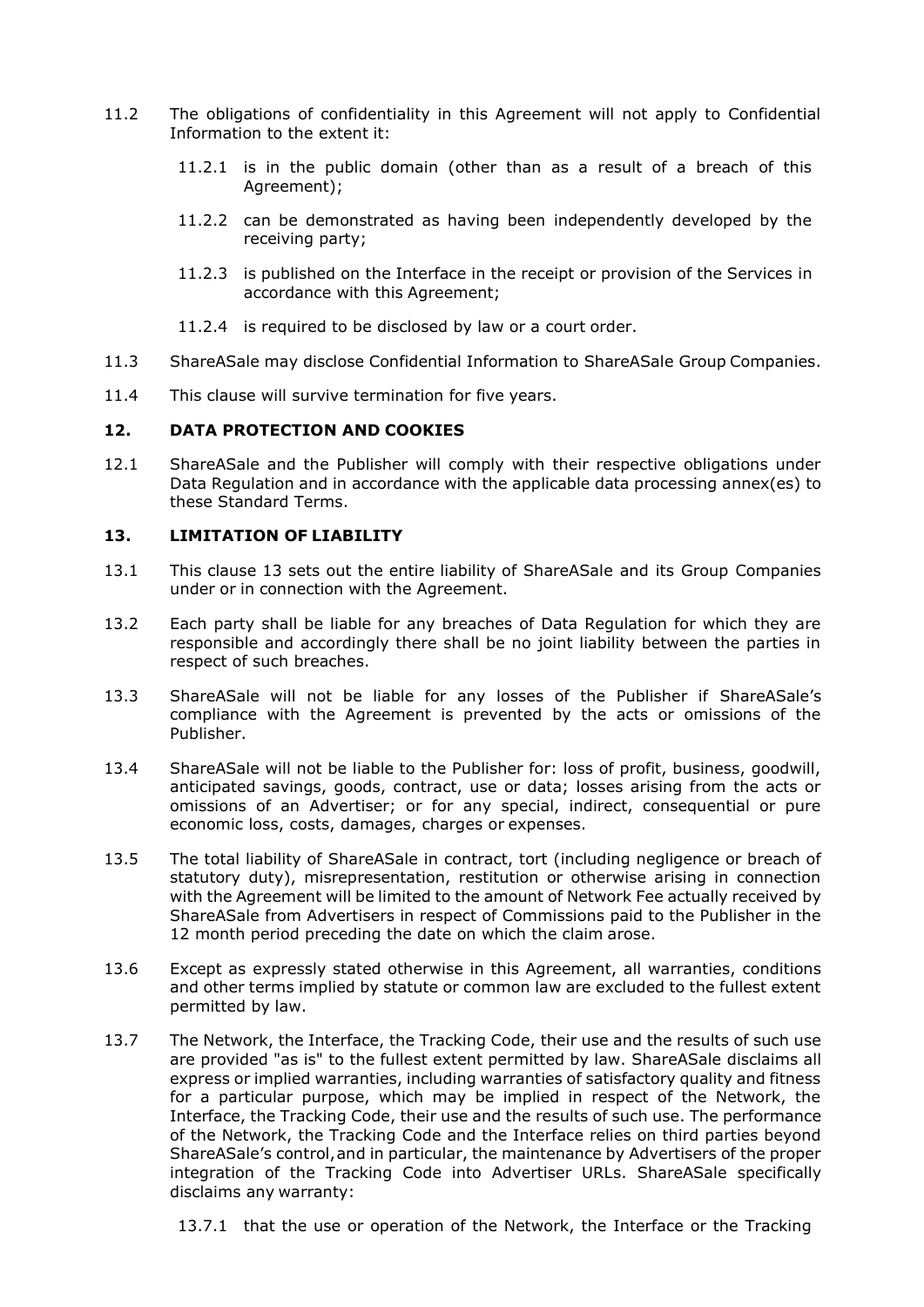Code will be uninterrupted or error-free;

- 13.7.2 that the Tracking Code will be properly integrated into the Advertiser URLs;
- 13.7.3 that the Tracking Code accurately records Actions at all times;
- 13.7.4 in respect of the Advertiser Materials, including any warranty that the Advertiser Materials comply with Advertising Standards;
- 13.7.5 that defects will be corrected;
- 13.7.6 that the Network, the Interface or the Tracking Code are free of viruses or malicious code;
- 13.7.7 that any security methods employed will be sufficient;
- 13.7.8 in respect of any Advertiser or its technology and any third party or its technology; and
- 13.7.9 regarding correctness, accuracy, or reliability.
- 13.8 ShareASale shall only be held liable in cases of intent or gross negligence of one of its legal representatives, executives or other vicarious agents, in the event of any culpable breach of a material contractual obligation and limited to the amount of the typically foreseeable loss.
- 13.9 Nothing in this Agreement limits or excludes the liability of ShareASale in the event of culpable injury to life, limb or health, fraud, fraudulent misrepresentation or fraudulent misstatement as well as in cases of mandatory statutory liability.

#### <span id="page-11-0"></span>**14. TERMINATION AND SUSPENSION**

- 14.1 This Agreement will start on the Effective Date and continue until terminated in accordance with its terms.
- 14.2 Either party may terminate the Agreement on 30 days' written notice to the other party for any reason.
- <span id="page-11-1"></span>14.3 Without prejudice to its other rights or remedies, a party may terminate the Agreement immediately on written notice to the other party, if:
	- 14.3.1 the other party materially breaches this Agreement;
	- 14.3.2 the other party is deemed unable to pay its debts; steps are made to wind up, or appoint an administrator over, the other party; a third party becomes entitled to appoint a receiver over the assets of the other party; the other party negotiates with all or a class of its creditors, or proposes or enters a compromise with such creditors; or any similar or analogous event occurs.
- <span id="page-11-2"></span>14.4 ShareASale may immediately terminate this Agreement or Suspend the Publisher if the Publisher:
	- 14.4.1 does not access the Publisher Account for a period of six months or if no Commissions have been generated for a period of six months;
	- 14.4.2 is reasonably suspected by ShareASale to have breached any:
		- (a) of the warranties at clauses [9.1](#page-8-0) and [9.2;](#page-8-1)
		- (b) Program Terms of an Advertiser;
		- (c) part of the Code of Conduct.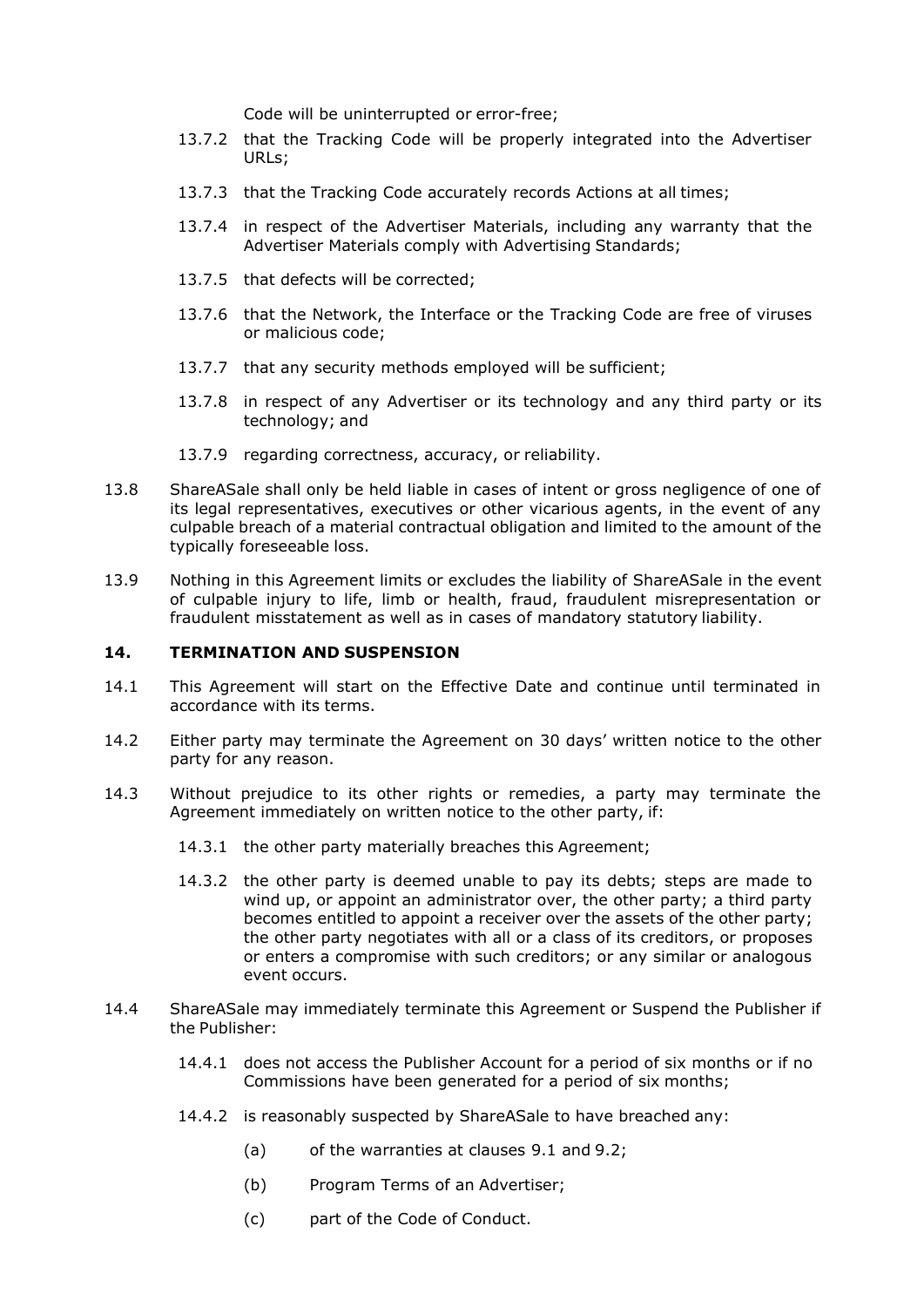14.5 ShareASale may terminate this Agreement, immediately on written notice, if the Publisher undergoes a Change of Control.

#### <span id="page-12-0"></span>**15. CONSEQUENCES OF TERMINATION AND SUSPENSION**

- <span id="page-12-2"></span>15.1 During any period of Suspension:
	- 15.1.1 the Publisher is not permitted to access the Interface;
	- 15.1.2 all licenses will be Suspended and the Publisher shall immediately remove any Advertiser Materials from the Publisher Service;
	- 15.1.3 ShareASale may deactivate any Links and remove any Advertiser Materials from the Publisher Service (to the extent it is able); and
	- 15.1.4 no payments will be made to the Publisher.
- <span id="page-12-3"></span>15.2 On termination of the Agreement:
	- 15.2.1 all licenses will terminate and the Publisher shall immediately remove any Advertiser Materials from the Publisher Service;
	- 15.2.2 ShareASale may deactivate any Links and remove any Advertiser Materials from the Publisher Service (to the extent it is able);
	- 15.2.3 each party will return or at the other party's option destroy all confidential information in its possession within five Business Days; and
	- 15.2.4 unless terminated by ShareASale under clauses [14.3](#page-11-1) or [14.4,](#page-11-2) ShareASale will pay all outstanding Commissions and Bonuses due to the Publisher;
	- 15.2.5 by ShareASale under clauses [14.3](#page-11-1) or [14.4](#page-11-2) all unpaid Commissions as of the date of termination, or accruing after the date of termination, shall be forfeited to ShareASale irrevocably and the Publisher hereby waives any right or entitlement to recover such Commissions and Bonuses from ShareASale.
- 15.3 Termination of this Agreement will not affect any existing rights or remedies.
- 15.4 Clauses [1,](#page-0-0) [2,](#page-0-1) [5,](#page-6-0) [6,](#page-6-1) [7,](#page-6-2) [10.5,](#page-9-3) [10.6,](#page-9-4) [11,](#page-9-5) [12,](#page-10-1) [13,](#page-10-0) [15,](#page-12-0) [16](#page-12-1) and [17](#page-13-1) will survive termination.

#### <span id="page-12-1"></span>**16. NOTICES**

- 16.1 Notices given under this Agreement will be in writing and:
	- 16.1.1 displayed by ShareASale on the Interface;
	- 16.1.2 delivered by the Publisher by hand or sent by pre-paid first-class post or recorded delivery post to ShareASale at ShareASale's registered office;
	- 16.1.3 delivered by ShareASale by hand or sent by pre-paid first-class post or recorded delivery post to the Publisher at its notice address set out in the Application Form (or such other address as may be set out on the Publisher Account); or
	- 16.1.4 sent by ShareASale by email to the Publisher's notice email address set out in the Application Form (or such other notice email address as may be set out on the Publisher Account).
- 16.2 A notice displayed by ShareASale on the Interface will be deemed to have been received at the time of its display (or if displayed outside business hours, at 9 am